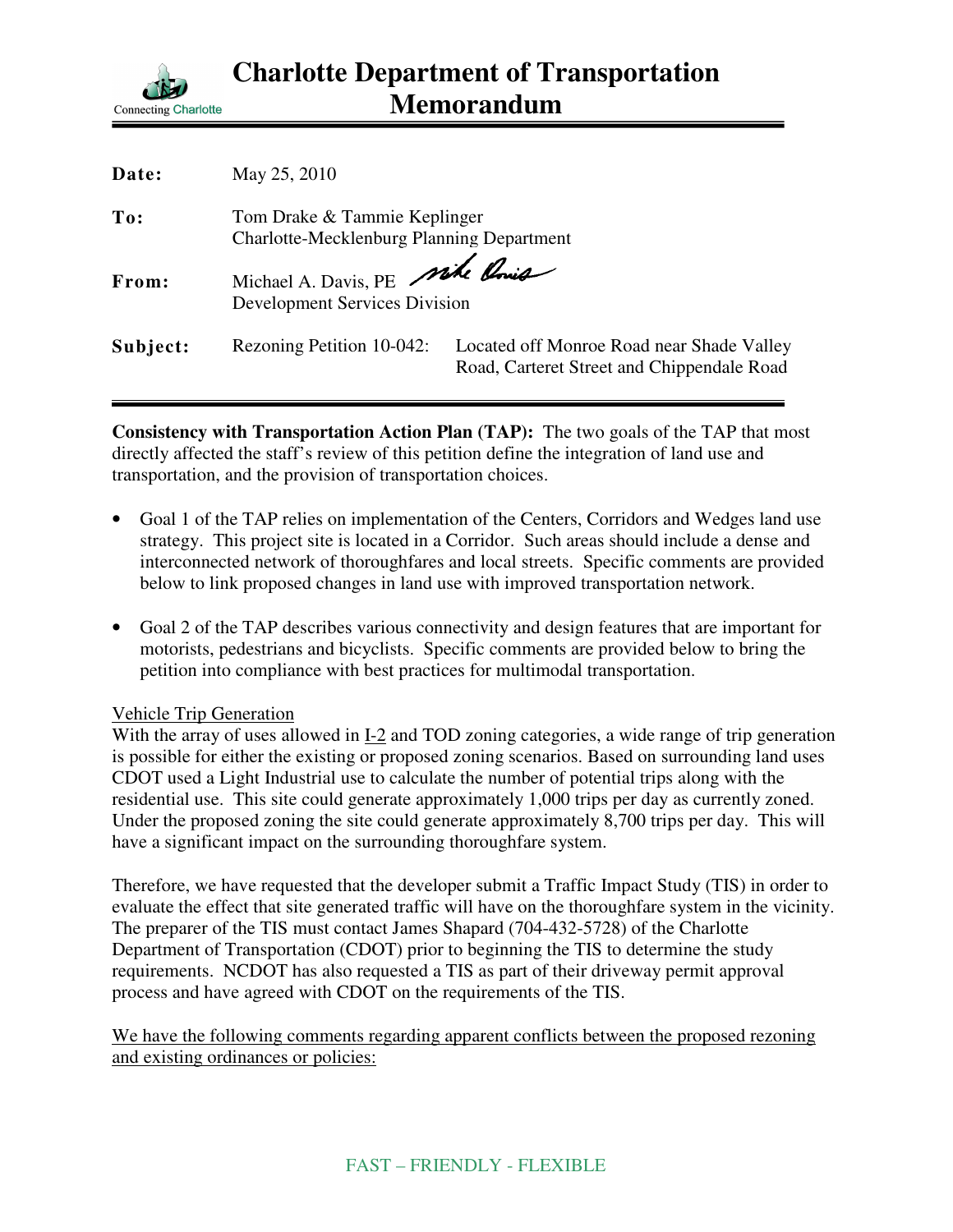Tom Drake & Tammie Keplinger May 25, 2010 Page 2 of 3

In addition to the comments above, CDOT requests the following changes to the rezoning plan:

- 1. In order to achieve good block spacing for mixed-use commercial/residential development (600 feet maximum) we recommend Shade Valley Road be adjusted to adhere to the maximum block length by reconfiguring Private Street "C" or by adding an additional street through Parcel "E".
- 2. In order to match the street design to the proposed adjacent land uses, we recommend the use of USDG "office/commercial wide streets" for Private Streets "A" and "C". We request the petitioner update the cross sections shown in the rezoning to match the office commercial wide cross section. Six foot tree zones are allowed when active storefronts line a street and tree wells are provided.
- 3. We recommend Private Street "B" be an "office/commercial wide street from the connection to Private Street "C" to the break between the development of Parcel C and Parcel D. The remainder of Private Street B would be a residential wide cross section as shown in the rezoning plan. A bump out could be used to help transition between the two cross sections of Private Street "B".
- 4. Monroe Road is a major thoroughfare requiring a minimum 100 feet of right-of-way measured 50 feet from the centerline of the existing right-of-way. The TIS may require road improvements that would require additional right-of-way be dedicated to the City beyond the 50 feet from the centerline. We request that the petitioner convey right-of-way in fee simple title to meet this requirement.

It is anticipated that the petitioner may receive the following comments from NCDOT during the TIS and driveway review process:

1. At each connection to Monroe Road, including Chippendale Road and Shade Valley Drive, a left-turn lane may be required.

The following are requirements of the developer that must be satisfied prior to driveway permit approval. We recommend that the petitioner reflect these on the rezoning plan as-appropriate.

- 1. Adequate sight triangles must be reserved at the existing/proposed street entrances. Two 35' x 35' and two 10' x 70' sight triangles are required for the entrances to meet requirements. All proposed trees, berms, walls, fences, and/or identification signs must not interfere with sight distance at the entrances. Such items should be identified on the site plan.
- 2. The proposed driveway connections to Monroe Road, Chippendale Road and Shasta Drive and will require a driveway permits to be submitted to CDOT and the North Carolina Department of Transportation for review and approval. The exact driveway locations and type/width of the driveways will be determined by CDOT during the driveway permit process. The locations of the driveways shown on the site plan are subject to change in order